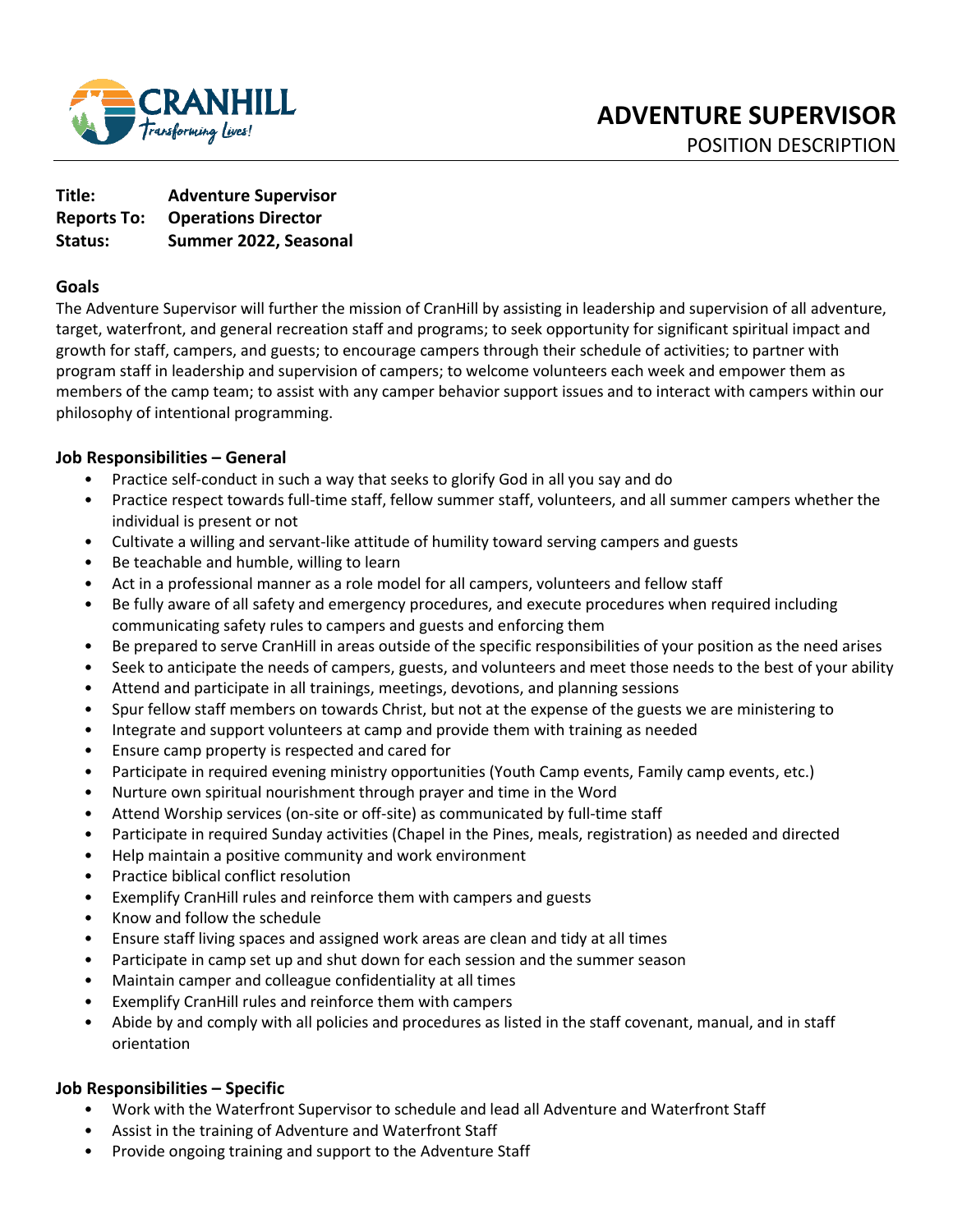- Provide training and leadership to other staff and volunteers who are assisting with adventure programs
- Supervise and maintain the appearance, cleanliness, organization, and safety of adventure areas and equipment
- Lead and assist in the facilitation of programming for Family Camp
- Assist with all the duties and responsibilities of the Adventure and Waterfront Staff
- Work with the Program Director regarding any adventure activities with Youth Camps
- Work with Guest Services Manager regarding any adventure needs for Guest Groups
- Ensure all activities support the mission, vision and values of CranHill
- Ensure that activity areas and programs are physically, emotionally, and spiritually safe environments at all times
- Facilitate Adventure activities: Climbing Tower, High Ropes Course, Zip Line, Team Building Initiatives, Orienteering.
- Facilitate Target Sports: Riflery, Archery, Tomahawks, Sling Shots.
- Facilitate Aquatic activities: Canoeing, Kayaking, Paddle boarding, Lake Tubing, Beach House.
- Facilitate General Recreational activities, which may include Slip & Slide, Frog & Turtle Races, Dodgeball, and many other games.
- Lead and/or participate in evening activities and programs for Youth Camp, Family Camp, and Retreat Guests.
- Participate in evening programs and worship services for Youth Camp, assisting in a variety of capacities, including game leaders, musical worship, skits, sound/tech, camper supervision, and others.
- Maintain the equipment and supplies needed for all activities and programs. This includes inventory, cleaning, repair, and replacement if necessary.
- Assist in other program areas as assigned, such as Barn Store, Activities Center, and others.
- Integrate into the youth camp program, assisting in the cabin environment
- Other duties as assigned

### **Qualifications**

- Strong, maturing faith in and relationship with Jesus Christ as Lord and Savior
- Passion for the CranHill mission of being a ministry through which God is transforming lives into the image of Christ
- Must have a teachable attitude and a willingness to learn
- Preferably 19 years old, but must be at least 17 years old
	- Must be available between Mid-May and August 23, 2021
- Previous experience with adventure and/or aquatic activities is preferred
- Have good communication skills
- A desire to work with children, and people in general

# **Special Conditions**

This is a residential position. Accommodations will be provided for the duration of the contract and most meals will be provided while camp is in session.

# **Essential Functions**

CranHill summer staff will be expected to:

- Be able to identify emergency situations, either by seeing them happen, hearing cries for help, or hearing the emergency alert siren and bell.
- Have the strength, endurance, and physical skills to respond quickly and appropriately to emergency situations, according to written emergency procedures and plans, which may include calling for help, running distances up to a half-mile, and watching to see if campers are responding appropriately.
- Be able to demonstrate or participate in camp activities as they supervise and instruct campers: this will require the ability to walk, sit, climb, kneel, crouch, stoop, and stand.
- Be able to move items (such as canoes, target and sports equipment, craft supplies, and adventure equipment) around in the program areas: this will require the strength and mobility to push, pull, lift, and carry items up to 50 pounds.
- Be able and comfortable to climb ladders up to 40' in the air, stand and walk on elevated cables and platforms while wearing proper safety equipment, and be able to assist others as they participate in the same activities.